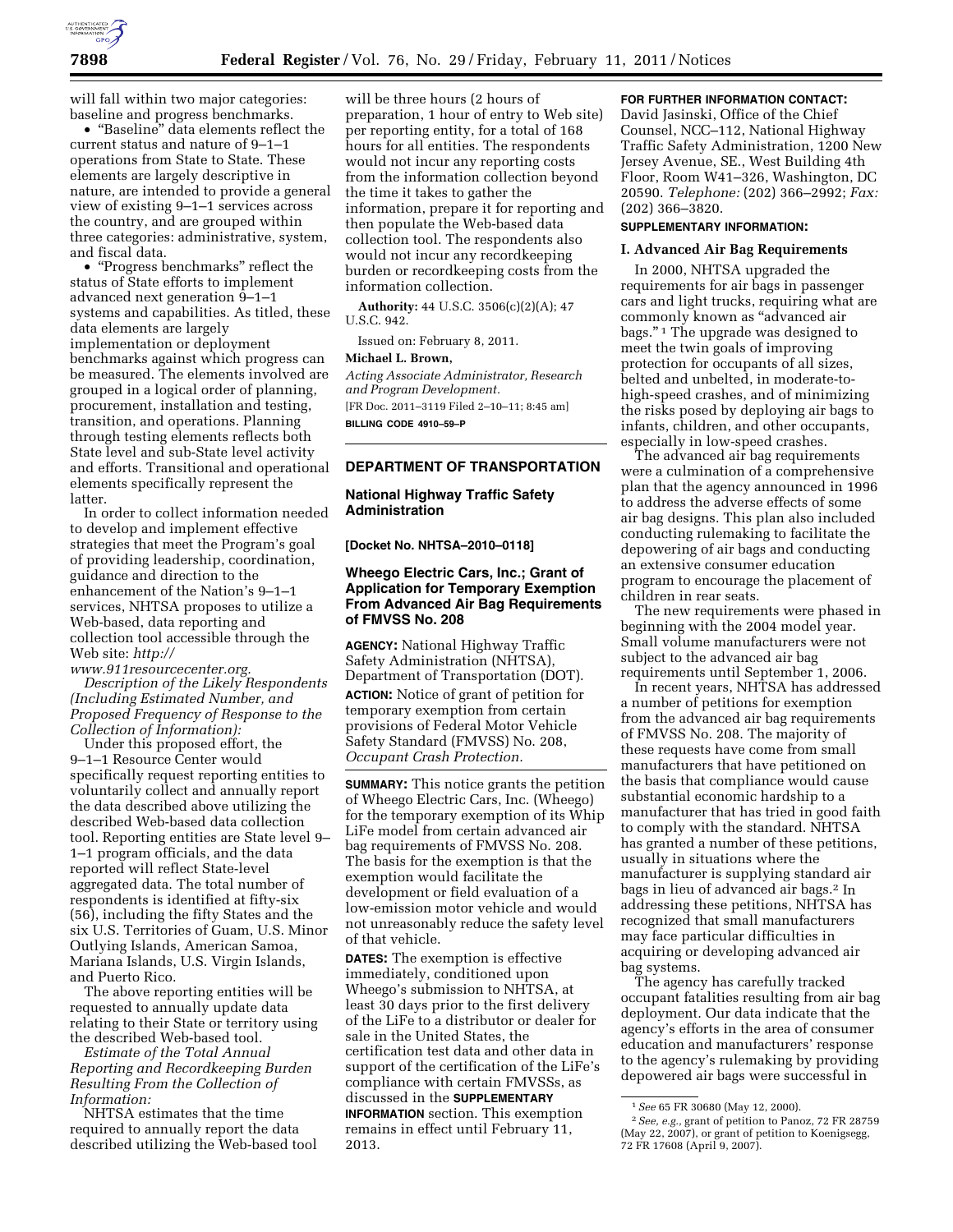reducing air bag fatalities even before advanced air bag requirements were implemented.

As always, we are concerned about the potential safety implications of any temporary exemption granted by this agency. In the present case, we are addressing a petition for a temporary exemption from the advanced air bag requirements submitted by a manufacturer of a plug-in electric car. The stated basis of the petition was that requiring compliance would cause substantial economic hardship to a manufacturer that has tried in good faith to comply with the advanced air bag requirements. However, after consultation with the petitioner, we have also considered the petition under a different basis—that an exemption would facilitate the development or field evaluation of a low-emission motor vehicle and would not unreasonably lower the safety level of the vehicle.

## **II. Statutory Basis for Temporary Exemptions**

The National Traffic and Motor Vehicle Safety Act (Safety Act), codified as 49 U.S.C. Chapter 301, authorizes the Secretary of Transportation to exempt, on a temporary basis and under specified circumstances, motor vehicles from a motor vehicle safety standard or bumper standard. This authority is set forth at 49 U.S.C. 30113. The Secretary has delegated the authority in this section to NHTSA.

NHTSA established 49 CFR Part 555, *Temporary Exemption from Motor Vehicle Safety and Bumper Standards,*  to implement the statutory provisions concerning temporary exemptions. A vehicle manufacturer wishing to obtain an exemption from a standard must demonstrate in its application (A) that an exemption would be in the public interest and consistent with the Vehicle Safety Act and (B) that the manufacturer satisfies one of the following four bases for an exemption: (i) Compliance with the standard would cause substantial economic hardship to a manufacturer that has tried to comply with the standard in good faith; (ii) the exemption would make easier the development or field evaluation of a new motor vehicle safety feature providing a safety level at least equal to the safety level of the standard; (iii) the exemption would make the development or field evaluation of a low-emission motor vehicle easier and would not unreasonably lower the safety level of that vehicle; or (iv) compliance with the standard would prevent the manufacturer from selling a motor vehicle with an overall safety

level at least equal to the overall safety level of nonexempt vehicles.

Only small manufacturers can obtain a hardship exemption. A manufacturer is eligible to apply for a hardship exemption if its total motor vehicle production in its most recent year of production did not exceed 10,000 vehicles, as determined by the NHTSA Administrator (49 U.S.C. 30113). In determining whether a manufacturer of a vehicle meets that criterion, NHTSA considers whether another entity also might be deemed a manufacturer of that vehicle and whether the production volumes of each of the two manufacturers should be combined in assessing whether the criterion is met. A second entity might be deemed a manufacturer of a vehicle in a variety of circumstances. For example, there are two manufacturers if one entity produces an incomplete vehicle 3 and another entity then modifies the incomplete vehicle so as to produce a completed vehicle.4 NHTSA has stated that a manufacturer may be deemed to be a sponsor and thus a manufacturer of a vehicle assembled by a second manufacturer if the first manufacturer had a substantial role in the development and manufacturing process of that vehicle.

For an exemption petition to be granted on the basis that the exemption would make the development or field evaluation of a low-emission motor vehicle easier and would not unreasonably lower the safety level of the vehicle, the petition must include specified information set forth at 49 CFR 555.6(c). The main requirements of that section include: (1) Substantiation that the vehicle is a low-emission vehicle; (2) documentation establishing that a temporary exemption would not unreasonably degrade the safety of a vehicle; (3) substantiation that a temporary exemption would facilitate the development or field evaluation of the vehicle; (4) a statement of whether the petitioner intends to conform to the standard at the end of the exemption period; and (5) a statement that not more than 2,500 exempted vehicles will be sold in the United States in any 12 month period for which an exemption may be granted.

Finally, while 49 U.S.C. 30113(b) states that exemptions from a Safety Act standard are to be granted on a "temporary basis,"<sup>5</sup> the statute also expressly authorizes the agency to renew an exemption on reapplication. The agency wishes to caution

manufacturers that the agency's decision to grant a manufacturer's initial exemption petition in no way predetermines whether the agency will grant a petition for renewal of an initial exemption. The agency does not believe it would be consistent with section 30113 for the agency to grant repeated renewals, since doing so would impart semi-permanent exempted status to the manufacturer. This seems particularly true in the case of exemptions based on developing or evaluating a new vehicle. Accordingly, exempted manufacturers seeking renewal must bear in mind that the agency is directed to consider the public interest, consistency with the Safety Act, generally, as well as other specific matters provided in the statute.

#### **III. Wheego's Petition**

Wheego submitted a petition for exemption from certain requirements of FMVSS No. 208, *Occupant Crash Protection,* pursuant to 49 CFR Part 555, *Temporary Exemption from Motor Vehicle Safety and Bumper Standards,*  for its LiFe model for a period of three years. Specifically, the petition requested an exemption from paragraphs S14 (including S14.5.2) (advanced air bag requirements), S15 (rigid barrier test requirements using 5th percentile adult female dummies), S16 (rigid barrier test procedure), S17 (offset frontal deformable barrier requirements using 5th percentile adult female dummies), S18 (test procedure for offset frontal deformable barrier), S19 (requirements to provide protection for infants in rear facing and convertible child restraints and car beds), S21 (requirements using 3-year-old child dummies), S23 (requirements using 6 year-old child dummies), S25 (requirements using an out-of-position 5th percentile adult female dummy at the driver position), S26 (procedure for low risk deployment tests of driver air bag), and S27 (option for dynamic automatic suppression system that suppresses the air bag when an occupant is out of position) of FMVSS No. 208.

In further submissions to the agency, Wheego clarified its plans with respect to S14, stating that it will certify its vehicles to comply with the belted 50th percentile male barrier impact test (S14.5.1(a)). Wheego has also since stated that it plans to certify to the unbelted 50th percentile barrier impact test in force prior to September 1, 2006 (S5.1.2(a)) (with the unbelted sled test in S13 being an acceptable option for that requirement).

Although Wheego seeks exemption from S16, S18, S26, and S27, those provisions set forth compliance test

<sup>3</sup> 49 CFR 567.3.

<sup>4</sup> *Ibid.* 

<sup>5</sup> 49 U.S.C. 30113(b)(1).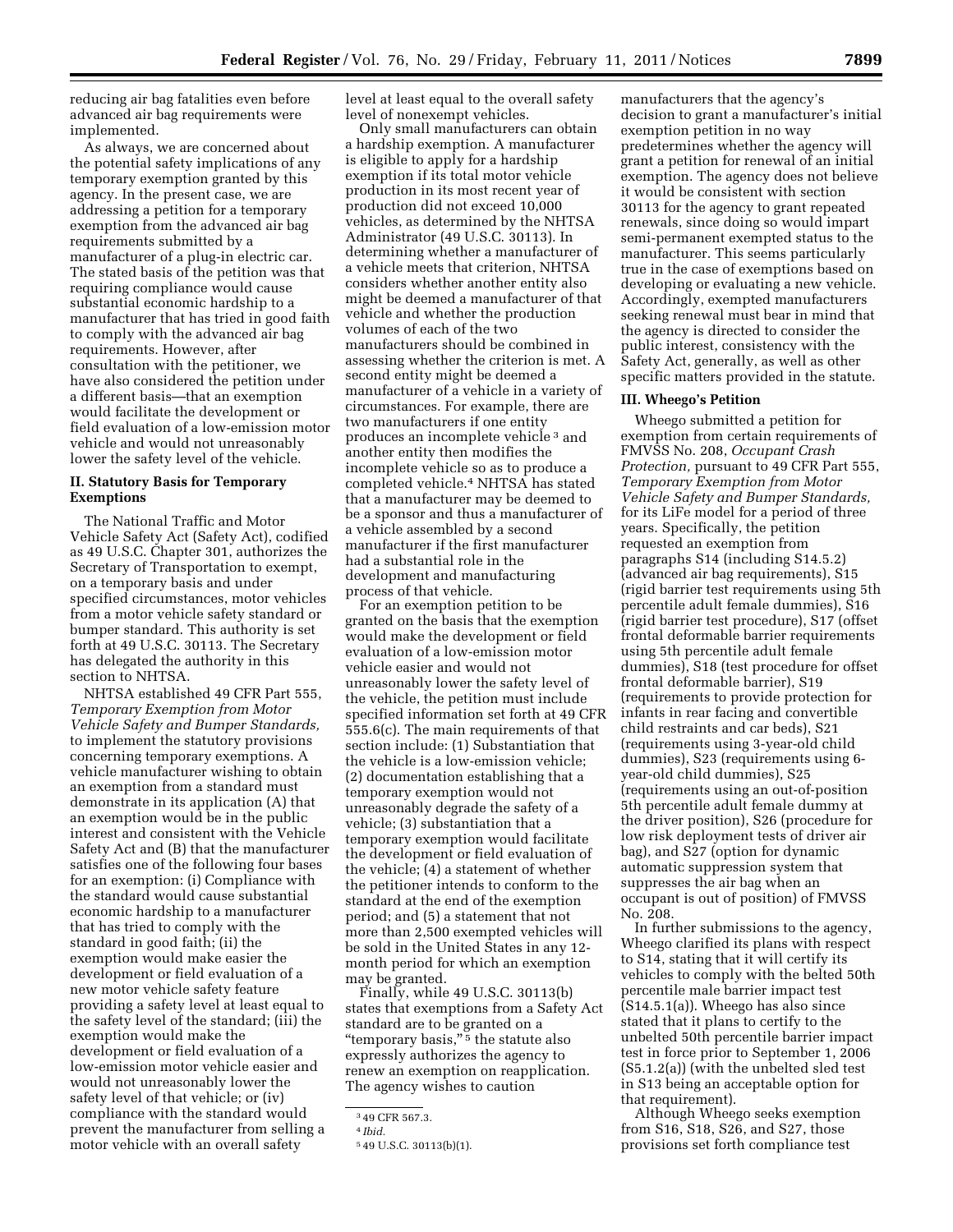procedures for optional means of compliance. Wheego does not need an exemption from S16, S18, and S26, because those provisions do not set forth requirements with which Wheego must certify compliance. Instead, they set forth the compliance test procedures for the substantive requirements in S15, S17, and S25 respectively. Wheego also does not need an exemption from S27, which sets forth requirements for an optional dynamic automatic suppression system. Accordingly, we have considered Wheego's petition as seeking an exemption from S14 (apart from S14.5.1(a)), S15, S17, S19, S21, S23, and S25 of FMVSS No. 208.

The stated basis for Wheego's application is that requiring compliance would cause substantial economic hardship to a manufacturer that has tried in good faith to comply with the standard. According to the petition, Wheego is a privately held company incorporated in the State of Delaware, with headquarters in Atlanta, Georgia. Its total motor vehicle production during the 12 months preceding the filing of the petition was 308 vehicles. Wheego indicated that all of these vehicles were all-electric Wheego Whip LSVs (low speed vehicles). In order for a vehicle to qualify as a low speed vehicle under FMVSS No. 500, *Low-Speed Vehicles,* its top speed must not exceed 25 miles per hour.

Wheego states that the LiFe is a zeroemission, two-door, two-seat coupe that uses a lithium iron phosphate battery pack to power a 60 horsepower AC induction electric motor. The LiFe has a high strength steel unibody chassis made by Shijiazhuang ShuangHuan Automobile Co. (ShuangHuan) in China. A similar chassis (minus modifications reportedly made by ShuangHuan to the chassis sold to Wheego) is used by ShuangHuan in manufacturing a passenger car (called the ''Noble'') with an internal combustion engine for sale in China, Australia, Greece, and other parts of the world outside the United States. Wheego states that, by purchasing and using an existing chassis, it was able to avoid the high cost of developing and manufacturing a brand new vehicle design. Wheego also states that ShuangHuan has developed dual standard air bags for the chassis, but not an advanced air bag system.

Wheego contends that granting an exemption would be in the public interest. Wheego intends the LiFe to be ''one of the first affordable electric cars available in the United States.'' Wheego states that electric vehicles have several benefits, including reducing the nation's reliance on foreign oil and reducing greenhouse gas and other emissions.

Wheego also contends that, allowing it to enter the market now would contribute to the development of electric vehicles in general by helping to evaluate the market and performance of electric vehicles with real world experience. Wheego also cites employment opportunities as a benefit.

Wheego intends to produce only a limited number of LiFes in the first three years of production, which it contends would limit the overall impact on motor vehicle safety. In its original petition, Wheego projected that it would sell 550 LiFes in 2010, 1,200 in 2011, 2,400 in 2012, and 5,000 in 2013. Wheego has since indicated that its anticipated production would be approximately 100 vehicles per month throughout the requested exemption period. Thus, the 12-month production total would be approximately 1,200 vehicles. Wheego states that the primary purpose of the LiFe will be as a commuter vehicle because it will have a limited range compared to that of gasoline powered vehicles. The LiFe will have a projected range of 100 miles and will require a minimum of 5 hours to regain a 50 percent charge. Because of the small sales volume and limited range, Wheego states that the number of hours that the LiFes will be on roads will be lower compared to gasoline powered vehicles, thereby reducing the likelihood of a crash.

Wheego contends that compliance with the advanced air bag requirements would cause substantial economic hardship and that Wheego has tried to comply with the standard in good faith. Wheego states that it cannot acquire an off-the-shelf advanced air bag system for the LiFe because an advanced air bag system has never been developed for the chassis used in the LiFe. Wheego states that it does not have the technical or financial resources to develop such a system independently and would have to cancel the development of a passenger car and terminate its operations if it does not obtain the requested exemption.

In October 2009, Wheego engaged J.K. Technologies in Baltimore, Maryland, for help with testing and certification requirements of the FMVSSs. Also in October 2009, Wheego approached TASS Engineering Services and Bosch for help in developing an advanced air bag system for the LiFe. Based upon this consultation, Wheego estimates that an advanced air bag system would cost \$3 million and would take 18 months to test and implement. In its original petition, Wheego stated that it intended to spend \$1 million in each of 2011, 2012, and 2013, obtained from sales of the LiFe, in an effort to develop a

system that will comply with the advanced air bag requirements. Wheego stated that, based on its projected revenues, by the end of the third year of an exemption, Wheego should be able to build cars with advanced air bags at no additional cost. However, Wheego has since indicated that, if their exemption petition is granted, they expect a substantial investment in their business that would allow them to meet the advanced air bag requirements by September 2012.

## **IV. Notice of Receipt**

On August 23, 2010, we published in the **Federal Register** (75 FR 51870) a notice of receipt of Wheego's petition for temporary exemption, and provided an opportunity for public comment. We received one comment, which was from Wheego. It addressed only the issue of sponsorship.

# **V. Agency Analysis and Decision**

In this section, we provide our analysis and decision regarding Wheego's temporary exemption request concerning advanced air bag requirements of FMVSS No. 208.

As discussed below, we are granting Wheego's petition for the LiFe to be exempted, for a period of two years after the date of publication of this notice in the **Federal Register**, from S14 (apart from S14.5.1(a)), S15, S17, S19, S21, S23, and S25 of FMVSS No. 208. In addition to certifying compliance with the belted 50th percentile adult male dummy barrier impact requirements in S14.5.1(a), Wheego must certify to the unbelted 50th percentile adult male dummy barrier impact test requirement that applied prior to September 1, 2006 (S5.1.2(a)). For purposes of this exemption, the unbelted sled test in S13 is an acceptable option for that requirement. This exemption is further conditioned upon Wheego's submitting to the agency, at least 30 days before the first delivery of the LiFe to a distributor or dealer for sale in the United States, all certification test data, including any objective data, simulation data, engineering analyses, and any other data that forms the basis for Wheego's certification of the LiFe's compliance with the following FMVSSs: FMVSS No. 135, *Light Vehicle Brake Systems;*  FMVSS No. 138, *Tire Pressure Monitoring Systems;* FMVSS No. 208, *Occupant Crash Protection;* 6 FMVSS No. 214, *Side Impact Protection;* and FMVSS No. 216, *Roof Crush Resistance.* 

<sup>6</sup>Excluding the sections of FMVSS No. 208 from which Wheego would be exempt.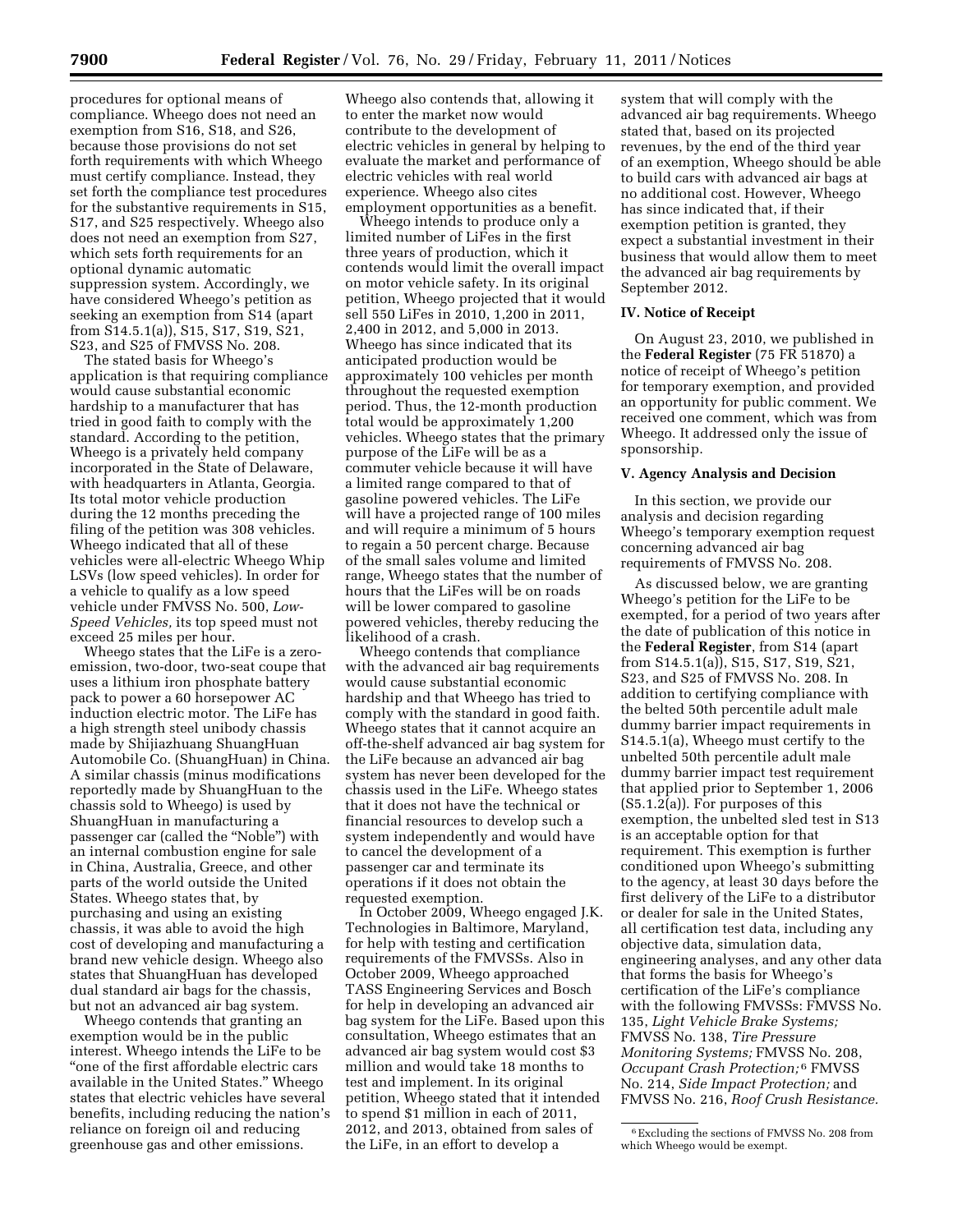The agency's rationale for this decision is as follows:

#### *a. Change in Basis for Exemption*

As discussed above and in the notice of receipt, Wheego's application for an exemption from the advanced air bag requirements of FMVSS No. 208 was based upon an argument that compliance would cause substantial economic hardship to a manufacturer that has tried in good faith to comply with the standard. However, upon further review of Wheego's application and after discussions with Wheego, the agency and Wheego agreed that its request for an exemption would instead be considered on the basis that the exemption would make the development or field evaluation of a low-emission motor vehicle easier and would not unreasonably lower the safety level of the vehicle. Wheego stated that it would not object to NHTSA considering the petition on this basis, if necessary to grant the petition. In meetings with the agency and in post petition correspondence, Wheego has submitted additional information to the agency.7

There are two reasons the agency has considered Wheego's petition under a different basis than stated in the application. First, as discussed in the notice of receipt, there is a question of Wheego's eligibility to apply for an economic hardship exemption. A manufacturer is eligible to apply for an economic hardship exemption if its total motor vehicle production in its most recent year of production did not exceed 10,000 vehicles, as determined by the NHTSA Administrator (49 U.S.C. 30113). In determining whether a manufacturer of a vehicle meets that criterion, NHTSA considers whether a second entity also might be deemed a manufacturer of that vehicle. We indicated in the notice of receipt that another manufacturer, ShuangHuan, produces and supplies the unibody chassis of the LiFe. The chassis supplied by ShuangHuan is similar to the chassis of its Noble model. We sought comment on whether ShuangHuan might also be considered a manufacturer of the LiFe, and Wheego's comment addresses that issue. We believe that there is reason to regard ShuangHuan as a manufacturer of the LiFe. However, considering Wheego's petition on the basis of facilitating the development of a low-emission vehicle moots the question of Wheego's eligibility for a hardship exemption.

Second, although there are different limitations on exemptions based on the development of a low-emission vehicle, Wheego's petition and subsequently provided information together meet all of those requirements except for one the length of the exemption sought. Wheego has revised its production targets such that not more than 2,500 exempted vehicles would be sold in the United States in any 12-month period for which an exemption may be granted. Wheego has provided information substantiating that it is producing a lowemission vehicle, documentation establishing that a temporary exemption would not unreasonably degrade the safety of the vehicle, substantiation that a temporary exemption would facilitate the development and field evaluation of the vehicle, and a statement that Wheego intends to comply with all of the requirements of FMVSS No. 208 at the end of the exemption period. As for the duration of the exemption, Wheego sought a three-year hardship exemption. However, exemptions for the development of a low-emission motor vehicle are limited to a two-year duration. Accepting Wheego's assertion that it would take 18 months to develop an advanced air bag system and allowing additional time for initiating that process and retooling, we believe that a maximum two-year extension is warranted based upon Wheego's application.

Based on the foregoing, we have considered Wheego's petition for an exemption from the advanced air bag requirements of FMVSS No. 208 on the basis that the exemption would make the development or field evaluation of a low-emission motor vehicle easier and would not unreasonably lower the safety level of the vehicle, notwithstanding the fact that Wheego sought its exemption based upon economic hardship. We address below Wheego's satisfaction of the criteria for such an exemption.

# *b. Eligibility*

NHTSA believes that the requested exemption would make the development or field evaluation of a low-emission motor vehicle easier. Wheego has stated that the LiFe will be one of the first affordable electric cars available in the United States. Wheego has also stated that allowing them into the market by granting the exemption will expand consumer choices and contribute to the development of electric cars in general by helping to evaluate the market for electric vehicles. We agree that an exemption would permit Wheego to offer a lower priced electric vehicle and allow for the

evaluation of the market for these vehicles.

NHTSA also concludes that the granting of this exemption would not unreasonably lower the safety or impact protection level of the vehicle. Of particular note, the LiFe will have air bags and will be certified to meet the pre-advanced air bag requirements of FMVSS No. 208. Moreover, with the exception of the advanced air bag requirements, it will be required to be certified to meet all other requirements contained in the applicable FMVSSs.

Furthermore, we have also considered child safety issues related to the exemption requested by Wheego. With respect to transporting children and infants, Wheego noted that the LiFe is equipped with an on-off switch for its passenger air bag. Wheego stated that dealers will instruct purchasers on the use of the on-off switch and that information also would be contained in the owner's manual. The passenger seat is also equipped with a child seat LATCH system.8 The LiFe will also have the permanently affixed "sun visor air bag warning label'' and a removable ''warning label on the dashboard'' that NHTSA developed/requires for vehicles without advanced air bags. Thus, parents and others will be able to transport children in the passenger seat of the LiFe without exposing them to the risks of air bags, and the vehicles will have warning labels concerning the risks of air bags. This helps minimize any safety risks resulting from the vehicle not meeting requirements for advanced air bags.

We also observe that only a limited number of vehicles would be produced under the temporary exemption. Manufacturers granted exemptions on the basis of furthering the development of low-emission vehicles are limited to selling 2,500 exempted vehicles in any 12-month period. Given that this is a two-year exemption, no more than 5,000 vehicles could be built that lack the advanced air bag protection of FMVSS No. 208. Wheego has indicated that it anticipates producing approximately 100 vehicles per month throughout the duration of the exemption period for a total of approximately 2,400 vehicles.

Based upon the above discussion concerning safety, we believe that any impact on safety from granting the exemption would be negligible, and that Wheego has satisfied the eligibility criteria for an exemption for the development or field evaluation of a low-emission motor vehicle.

<sup>7</sup>A copy of all of Wheego's submissions and a summary of the meeting are available in the docket. See Docket No. NHTSA-2010-0118.

<sup>8</sup>Lower Anchors and Tethers for Children (LATCH) Restraint System.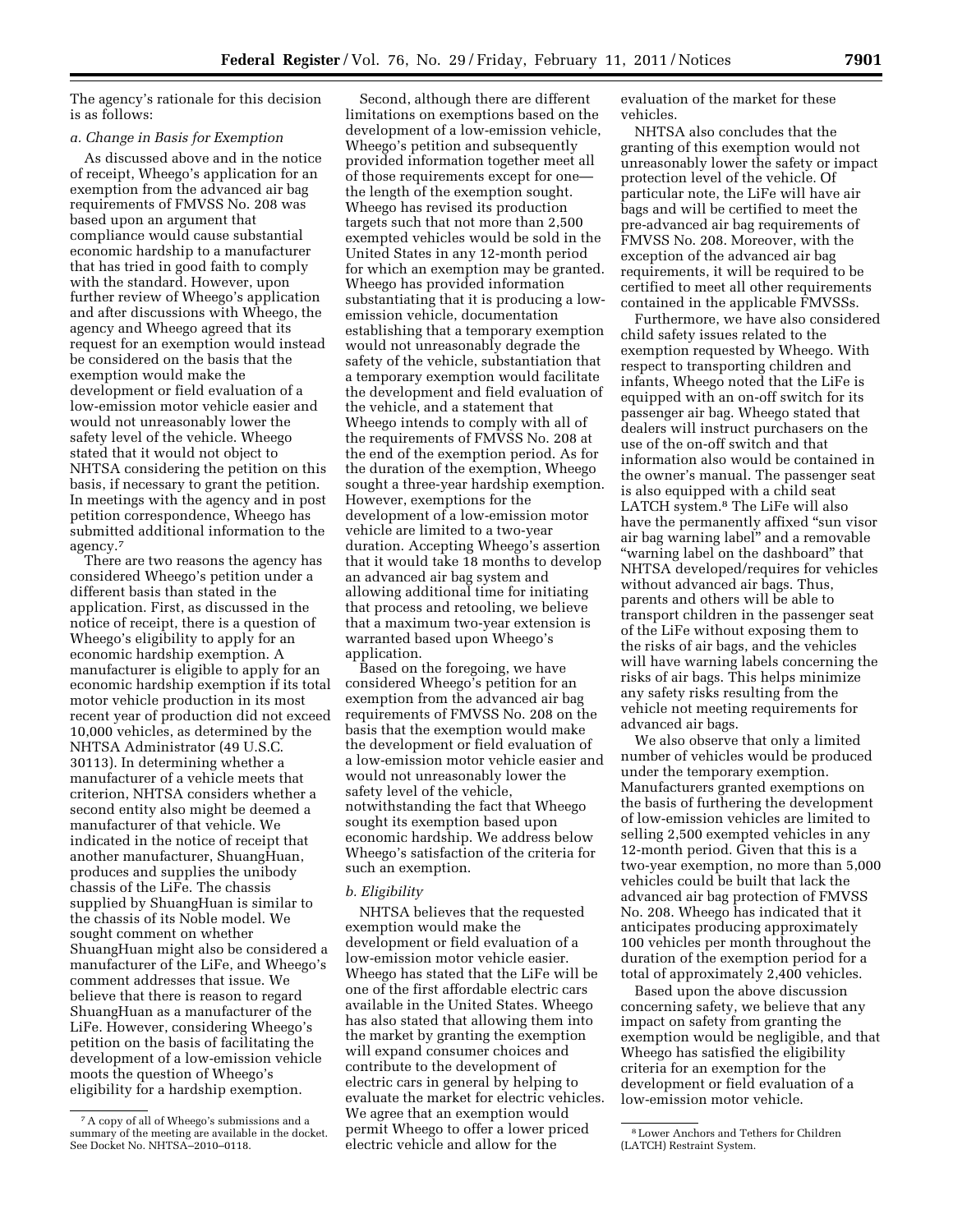#### *c. Public Interest Considerations*

NHTSA has traditionally found that the public interest is served by affording consumers a wider variety of motor vehicles, by encouraging the development of fuel-efficient and alternative-energy vehicles, and providing additional employment opportunities. We believe that all three of these public interest considerations would be served by granting Wheego's petition.

Given the relatively small number of vehicles that will be produced during the two-year exemption and the above discussion, we believe that the requested exemption would have a negligible effect on motor vehicle safety.

#### *d. Conditions*

Pursuant to 49 U.S.C. 30113(b)(1), the Secretary, acting through the NHTSA, may grant temporary exemptions ''on terms the Secretary considers appropriate.'' Through the course of Wheego's application process, issues have been raised that warrant the attachment of a condition to this temporary exemption.

As stated above, the advanced air bag requirements were adopted, in part, to minimize the risks posed by air bags to infants, children, and other occupants, especially in low-speed crashes. Wheego's initial petition made no mention of any features in the vehicle that would minimize the risks posed by air bags to infants, children, and other occupants in low-speed crashes. Only after a notice of receipt was published did Wheego inform the agency of its actions to address these risks. Similarly, and as we stated in the notice of receipt, Wheego's petition provided little to explain its relationship with ShuangHuan. It was only through Wheego's comment on the notice of receipt and its subsequent petitions that we learned of the modifications to the Noble chassis made by Wheego for the LiFe.

To assist the agency in learning more about Wheego's efforts to make design changes to the Noble to meet all of the FMVSSs, we are conditioning the grant of exemption on Wheego's submitting to NHTSA's Office of Vehicle Safety Compliance all certification test data, including any objective data, simulation data, engineering analyses, and any other data that forms the basis for Wheego's certification of the LiFe's compliance with the following FMVSSs: FMVSS No. 135, *Light Vehicle Brake Systems;* FMVSS No. 138, *Tire Pressure Monitoring Systems;* FMVSS No. 208,

*Occupant Crash Protection;* 9 FMVSS No. 214, *Side Impact Protection;* and FMVSS No. 216, *Roof Crush Resistance.*  We are requiring that this data be submitted at least 30 days prior to Wheego delivering a LiFe to a distributor or dealer for sale in the United States. If this data is not submitted to NHTSA, Wheego cannot offer vehicles for sale under this exemption. NHTSA's evaluation of this data will help the Administrator determine if the temporary exemption continues to be in the public interest. We note that 49 CFR 555.8(d)(1) allows the Administrator to revoke a temporary exemption if it is no longer consistent with the public interest and the objectives of the Safety Act.

Although Wheego seeks a three-year exemption, we explained above that only a two-year exemption is available under the low-emission motor vehicle exemption. In addition, we explained above our reasons why a three-year exemption is not warranted. NHTSA is considering generally whether it is in the public interest to continue to grant petitions seeking temporary exemptions from the advanced air bag requirements and, to the extent such petitions are granted, what plans and countermeasures to protect child and infant occupants, short of advanced air bags, should be expected. In contrast to the initial years after the advanced air bag requirements went into effect, low volume manufacturers have access to advanced air bag technology. In light of this reconsideration, we reiterate that the exemption we are granting to Wheego is temporary. Based upon Wheego's commitment to having FMVSS No. 208 compliant advanced air bags in the LiFe by the end of the exemption period, we would not view a petition to renew this temporary extension favorably, absent a substantial change in Wheego's circumstances.

# *e. Labels*

We note that, as explained below, prospective purchasers will be notified that the vehicle is exempted from the specified advanced air bag requirements of Standard No. 208. Under § 555.9(b), a manufacturer of an exempted vehicle must affix securely to the windshield or side window of each exempted vehicle a label containing a statement that the vehicle conforms to all applicable FMVSSs in effect on the date of manufacture "except for Standard Nos. [listing the standards by number and title for which an exemption has been granted] exempted pursuant to NHTSA

Exemption No. \_\_\_." This label notifies prospective purchasers about the exemption and its subject. Under § 555.9(c), this information must also be included on the vehicle's certification label.

The text of § 555.9 does not expressly indicate how the required statement on the two labels should read in situations in which an exemption covers part but not all of a FMVSS. In this case, we believe that a statement that the vehicle has been exempted from Standard No. 208 generally, without an indication that the exemption is limited to the specified advanced air bag provisions, could be misleading. A consumer might incorrectly believe that the vehicle has been exempted from all of Standard No. 208's requirements. Moreover, we believe that the addition of a reference to such provisions by number would be of little use to consumers, since they would not know the subject of those specific provisions.<sup>10</sup> For these reasons, we believe the two labels should read in relevant part, "except for the Advanced" Air Bag Requirements of Standard No. 208, Occupant Crash Protection, exempted pursuant to \* \* \*." We note that the phrase ''Advanced Air Bag Requirements'' is an abbreviated form of the title of S14 of Standard No. 208. We believe it is reasonable to interpret § 555.9 as requiring this language.

#### *f. Decision*

In consideration of the foregoing, we conclude that granting the requested exemption from the advanced air bag requirements of FMVSS No. 208, *Occupant Crash Protection,* would facilitate the field evaluation or development of a low-emission vehicle, and would not unreasonably lower the safety or impact protection level of that vehicle. We further conclude that granting of an exemption would be in the public interest and consistent with the objectives of traffic safety.

In accordance with 49 U.S.C. § 30113(b)(3)(B)(iii), Wheego is granted NHTSA Temporary Exemption No. EX 11–01, from S14 (apart from S14.5.1(a)), S15, S17, S19, S21, S23, and S25 of FMVSS No. 208. In addition to certifying compliance with the belted 50th percentile adult male dummy barrier impact requirements in S14.5.1(a), Wheego must certify to the unbelted 50th percentile adult male dummy barrier impact test requirement that applied prior to September 1, 2006 (S5.1.2(a)). For purposes of this

<sup>9</sup>Excluding the sections of FMVSS No. 208 from which Wheego would be exempt.

<sup>10</sup>We recognize that, in prior grants of exemptions from the advanced air bag requirements, the agency has required the manufacturer to list the exempted paragraphs by number on the label.